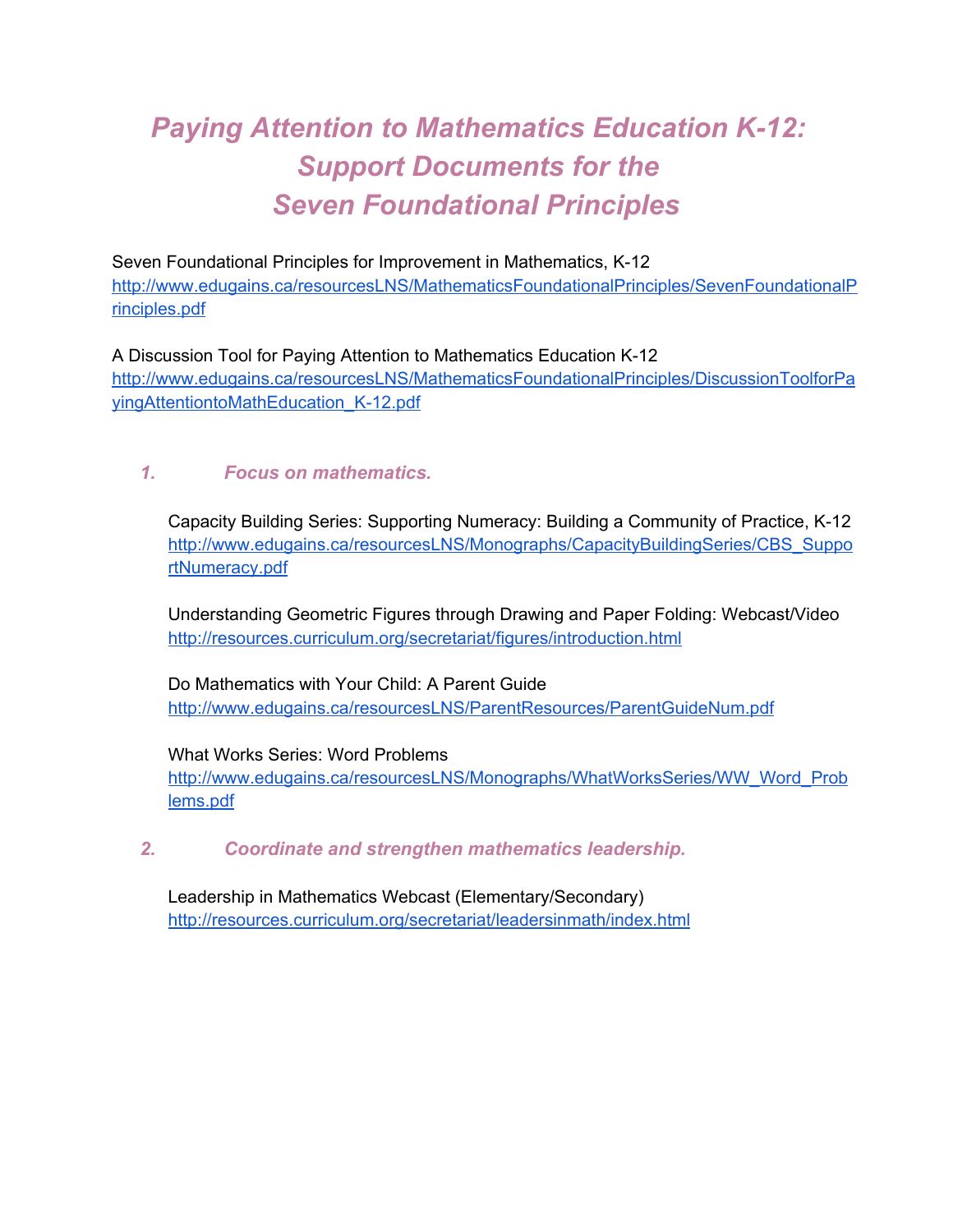## *3. Build understanding of effective math instruction.*

Capacity Building Series: Communication in the Mathematics Classroom [http://www.edugains.ca/resourcesLNS/Monographs/CapacityBuildingSeries/CBS\\_Comm](http://www.google.com/url?q=http%3A%2F%2Fwww.edugains.ca%2FresourcesLNS%2FMonographs%2FCapacityBuildingSeries%2FCBS_Communication_Mathematics.pdf&sa=D&sntz=1&usg=AFQjCNGSrlSnCGOcgTg4es3q3feweRNbCw) [unication\\_Mathematics.pdf](http://www.google.com/url?q=http%3A%2F%2Fwww.edugains.ca%2FresourcesLNS%2FMonographs%2FCapacityBuildingSeries%2FCBS_Communication_Mathematics.pdf&sa=D&sntz=1&usg=AFQjCNGSrlSnCGOcgTg4es3q3feweRNbCw)

Capacity Building Series: Maximizing Student Mathematical Learning in the Early Years [http://www.edugains.ca/resourcesLNS/Monographs/CapacityBuildingSeries/CBS\\_Maximi](http://www.google.com/url?q=http%3A%2F%2Fwww.edugains.ca%2FresourcesLNS%2FMonographs%2FCapacityBuildingSeries%2FCBS_Maximize_Math_Learning.pdf&sa=D&sntz=1&usg=AFQjCNHIL9rpgumaIkMwAh3zBUQSyx8gmg) [ze\\_Math\\_Learning.pdf](http://www.google.com/url?q=http%3A%2F%2Fwww.edugains.ca%2FresourcesLNS%2FMonographs%2FCapacityBuildingSeries%2FCBS_Maximize_Math_Learning.pdf&sa=D&sntz=1&usg=AFQjCNHIL9rpgumaIkMwAh3zBUQSyx8gmg)

#### Capacity Building Series: Bansho (Board Writing)

[http://www.edugains.ca/resourcesLNS/Monographs/CapacityBuildingSeries/CBS\\_Bansh](http://www.google.com/url?q=http%3A%2F%2Fwww.edugains.ca%2FresourcesLNS%2FMonographs%2FCapacityBuildingSeries%2FCBS_Bansho.pdf&sa=D&sntz=1&usg=AFQjCNHi1q9hrd9TTAx1BanC6HaRAJfRtA) [o.pdf](http://www.google.com/url?q=http%3A%2F%2Fwww.edugains.ca%2FresourcesLNS%2FMonographs%2FCapacityBuildingSeries%2FCBS_Bansho.pdf&sa=D&sntz=1&usg=AFQjCNHi1q9hrd9TTAx1BanC6HaRAJfRtA)

#### Bansho Insert

[http://www.edugains.ca/resourcesLNS/Monographs/CapacityBuildingSeries/Bansho\\_Ins](http://www.google.com/url?q=http%3A%2F%2Fwww.edugains.ca%2FresourcesLNS%2FMonographs%2FCapacityBuildingSeries%2FBansho_Insert.pdf&sa=D&sntz=1&usg=AFQjCNEBkrEuAaiTFDNCAngPTlaUSrVJzw) [ert.pdf](http://www.google.com/url?q=http%3A%2F%2Fwww.edugains.ca%2FresourcesLNS%2FMonographs%2FCapacityBuildingSeries%2FBansho_Insert.pdf&sa=D&sntz=1&usg=AFQjCNEBkrEuAaiTFDNCAngPTlaUSrVJzw)

Capacity Building Series: Differentiating Mathematics Instruction [http://www.edugains.ca/resourcesLNS/Monographs/CapacityBuildingSeries/Differentiate](http://www.google.com/url?q=http%3A%2F%2Fwww.edugains.ca%2FresourcesLNS%2FMonographs%2FCapacityBuildingSeries%2FDifferentiate_Math.pdf&sa=D&sntz=1&usg=AFQjCNHhCjq3AwIaMTjAe2EUgasyasiGiw) [\\_Math.pdf](http://www.google.com/url?q=http%3A%2F%2Fwww.edugains.ca%2FresourcesLNS%2FMonographs%2FCapacityBuildingSeries%2FDifferentiate_Math.pdf&sa=D&sntz=1&usg=AFQjCNHhCjq3AwIaMTjAe2EUgasyasiGiw)

Snap Shots of Effective Practice - Videos [http://resources.curriculum.org/secretariat/snapshots/doug.html](http://www.google.com/url?q=http%3A%2F%2Fresources.curriculum.org%2Fsecretariat%2Fsnapshots%2Fdoug.html&sa=D&sntz=1&usg=AFQjCNFl4kzFgtZ2tIVruo3PTbG-g_QDQg)

#### Paying Attention K-12 Proportional Reasoning

[http://www.edugains.ca/resourcesLNS/MathematicsFoundationalPrinciples/ProportionRe](http://www.google.com/url?q=http%3A%2F%2Fwww.edugains.ca%2FresourcesLNS%2FMathematicsFoundationalPrinciples%2FProportionReason.pdf&sa=D&sntz=1&usg=AFQjCNHzMURmp5Rg8eVNNYoegdoftWVN-A) [ason.pdf](http://www.google.com/url?q=http%3A%2F%2Fwww.edugains.ca%2FresourcesLNS%2FMathematicsFoundationalPrinciples%2FProportionReason.pdf&sa=D&sntz=1&usg=AFQjCNHzMURmp5Rg8eVNNYoegdoftWVN-A)

What Works Series (i.e., Research into Practice: Trigonometry Grade 3?; Technology in Mathematics Classrooms: Harnessing the Learning Potential of Interactive White Boards; Word Problems-Connecting language, mathematics and life; Learning Mathematics vs Following "Rules": The Value of Student-Generated Methods; Student Interaction in the Math Classroom: Stealing Ideas or Building Understanding; ESL in the Mathematics Classroom)

[http://www.edugains.ca/newsite/lns/whatworksseries.html](http://www.google.com/url?q=http%3A%2F%2Fwww.edugains.ca%2Fnewsite%2Flns%2Fwhatworksseries.html&sa=D&sntz=1&usg=AFQjCNFD2CIUpnVcZ0M0-0Bzya1osUVkHQ)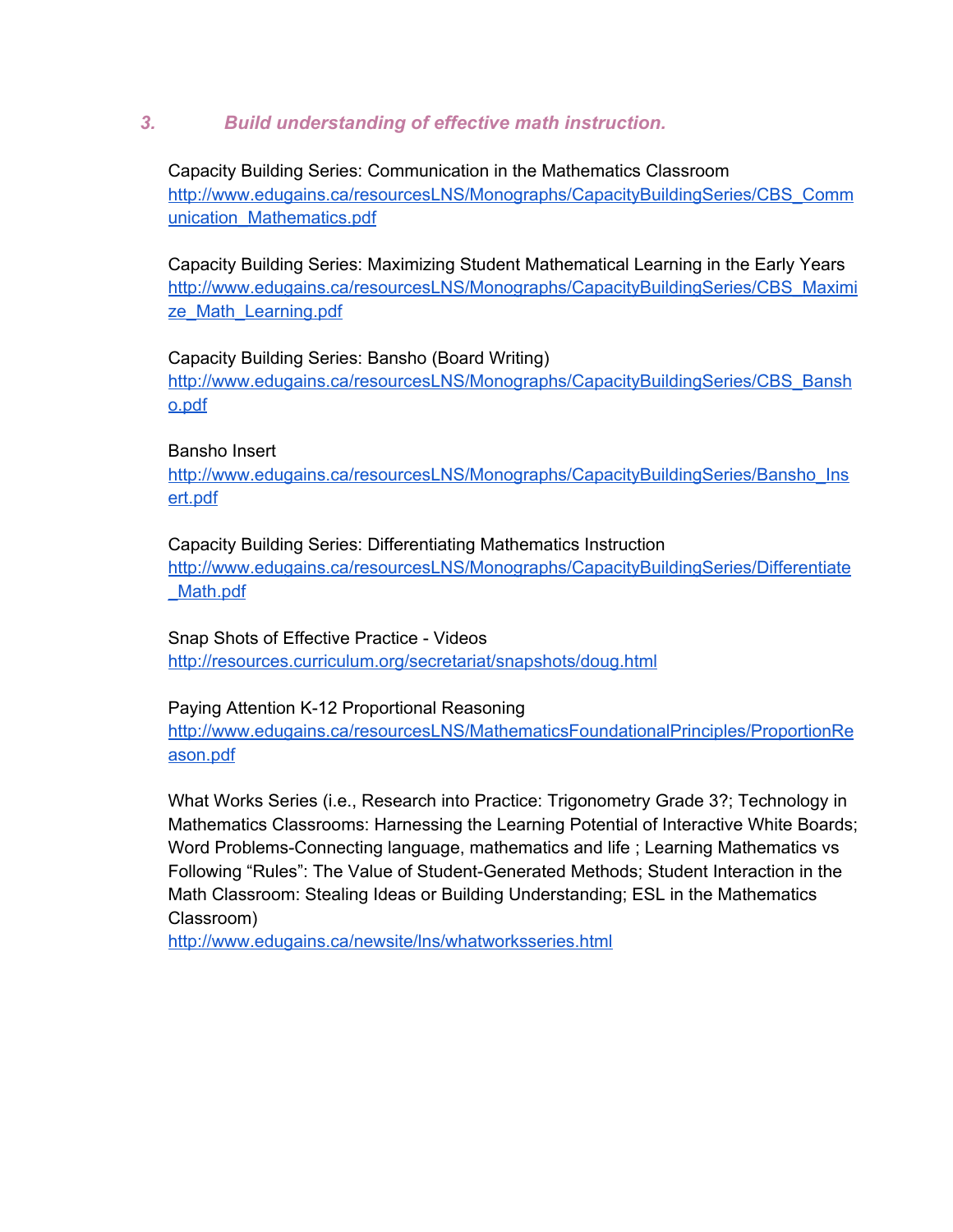High-Yield Strategies for Improving Mathematics Instruction and Student Learning: Webcast

[http://resources.curriculum.org/secretariat/february26.shtml](http://www.google.com/url?q=http%3A%2F%2Fresources.curriculum.org%2Fsecretariat%2Ffebruary26.shtml&sa=D&sntz=1&usg=AFQjCNH0B8vUgTuDGQu9f-m64U48EZEzXg)

## *4. Support collaborative professional learning in mathematics.*

Capacity Building Series: Collaborative Teacher Inquiry [http://www.edugains.ca/resourcesLNS/Monographs/CapacityBuildingSeries/CBS\\_Collbo](http://www.google.com/url?q=http%3A%2F%2Fwww.edugains.ca%2FresourcesLNS%2FMonographs%2FCapacityBuildingSeries%2FCBS_Collborative_Teacher_Inquiry.pdf&sa=D&sntz=1&usg=AFQjCNFQ2UnZqCVaNpitaKvegJawRb_Omw) [rative\\_Teacher\\_Inquiry.pdf](http://www.google.com/url?q=http%3A%2F%2Fwww.edugains.ca%2FresourcesLNS%2FMonographs%2FCapacityBuildingSeries%2FCBS_Collborative_Teacher_Inquiry.pdf&sa=D&sntz=1&usg=AFQjCNFQ2UnZqCVaNpitaKvegJawRb_Omw)

### *5. Design a responsive mathematics learning environment.*

Capacity Building Series:The Third Teacher

[http://www.edugains.ca/resourcesLNS/Monographs/CapacityBuildingSeries/CBS\\_ThirdT](http://www.google.com/url?q=http%3A%2F%2Fwww.edugains.ca%2FresourcesLNS%2FMonographs%2FCapacityBuildingSeries%2FCBS_ThirdTeacher.pdf&sa=D&sntz=1&usg=AFQjCNEupEbG6xn1eo0oabAhVTmiitCToQ) [eacher.pdf](http://www.google.com/url?q=http%3A%2F%2Fwww.edugains.ca%2FresourcesLNS%2FMonographs%2FCapacityBuildingSeries%2FCBS_ThirdTeacher.pdf&sa=D&sntz=1&usg=AFQjCNEupEbG6xn1eo0oabAhVTmiitCToQ)

Capacity Building Series: Supporting Numeracy Building a Community of Practice K-12 [http://www.edugains.ca/resourcesLNS/Monographs/CapacityBuildingSeries/CBS\\_Suppo](http://www.google.com/url?q=http%3A%2F%2Fwww.edugains.ca%2FresourcesLNS%2FMonographs%2FCapacityBuildingSeries%2FCBS_SupportNumeracy.pdf&sa=D&sntz=1&usg=AFQjCNEJ5w_miIeAwNGsegQF-b9T0zL7JA) [rtNumeracy.pdf](http://www.google.com/url?q=http%3A%2F%2Fwww.edugains.ca%2FresourcesLNS%2FMonographs%2FCapacityBuildingSeries%2FCBS_SupportNumeracy.pdf&sa=D&sntz=1&usg=AFQjCNEJ5w_miIeAwNGsegQF-b9T0zL7JA)

Capacity Building Series: Differentiating Mathematics Instruction [http://www.edugains.ca/resourcesLNS/Monographs/CapacityBuildingSeries/Differentiate](http://www.google.com/url?q=http%3A%2F%2Fwww.edugains.ca%2FresourcesLNS%2FMonographs%2FCapacityBuildingSeries%2FDifferentiate_Math.pdf&sa=D&sntz=1&usg=AFQjCNHhCjq3AwIaMTjAe2EUgasyasiGiw) [\\_Math.pdf](http://www.google.com/url?q=http%3A%2F%2Fwww.edugains.ca%2FresourcesLNS%2FMonographs%2FCapacityBuildingSeries%2FDifferentiate_Math.pdf&sa=D&sntz=1&usg=AFQjCNHhCjq3AwIaMTjAe2EUgasyasiGiw)

Leaders in Educational Thought (Video Series) [http://resources.curriculum.org/secretariat/leaders/lucy.html](http://www.google.com/url?q=http%3A%2F%2Fresources.curriculum.org%2Fsecretariat%2Fleaders%2Flucy.html&sa=D&sntz=1&usg=AFQjCNFhh_TQPVjjvcMTqOAU3ukRcZBUXw)

Capacity Building Series: Asking Effective Questions in Mathematics [http://www.edugains.ca/resourcesLNS/Monographs/CapacityBuildingSeries/CBS\\_Asking](http://www.google.com/url?q=http%3A%2F%2Fwww.edugains.ca%2FresourcesLNS%2FMonographs%2FCapacityBuildingSeries%2FCBS_AskingEffectiveQuestions.pdf&sa=D&sntz=1&usg=AFQjCNFe8PFARZUQQ-pYi6FBI_xaset4yg) [EffectiveQuestions.pdf](http://www.google.com/url?q=http%3A%2F%2Fwww.edugains.ca%2FresourcesLNS%2FMonographs%2FCapacityBuildingSeries%2FCBS_AskingEffectiveQuestions.pdf&sa=D&sntz=1&usg=AFQjCNFe8PFARZUQQ-pYi6FBI_xaset4yg)

## *6. Provide assessment and evaluation in mathematics that supports student learning.*

Capacity Building Series: K2 Pedagogical Documentation [http://www.edugains.ca/resourcesLNS/Monographs/CapacityBuildingSeries/CBS\\_Pedag](http://www.google.com/url?q=http%3A%2F%2Fwww.edugains.ca%2FresourcesLNS%2FMonographs%2FCapacityBuildingSeries%2FCBS_Pedagogical.pdf&sa=D&sntz=1&usg=AFQjCNEHiU-7AjET2ghM0BsKI8FXSQ64VQ) [ogical.pdf](http://www.google.com/url?q=http%3A%2F%2Fwww.edugains.ca%2FresourcesLNS%2FMonographs%2FCapacityBuildingSeries%2FCBS_Pedagogical.pdf&sa=D&sntz=1&usg=AFQjCNEHiU-7AjET2ghM0BsKI8FXSQ64VQ)